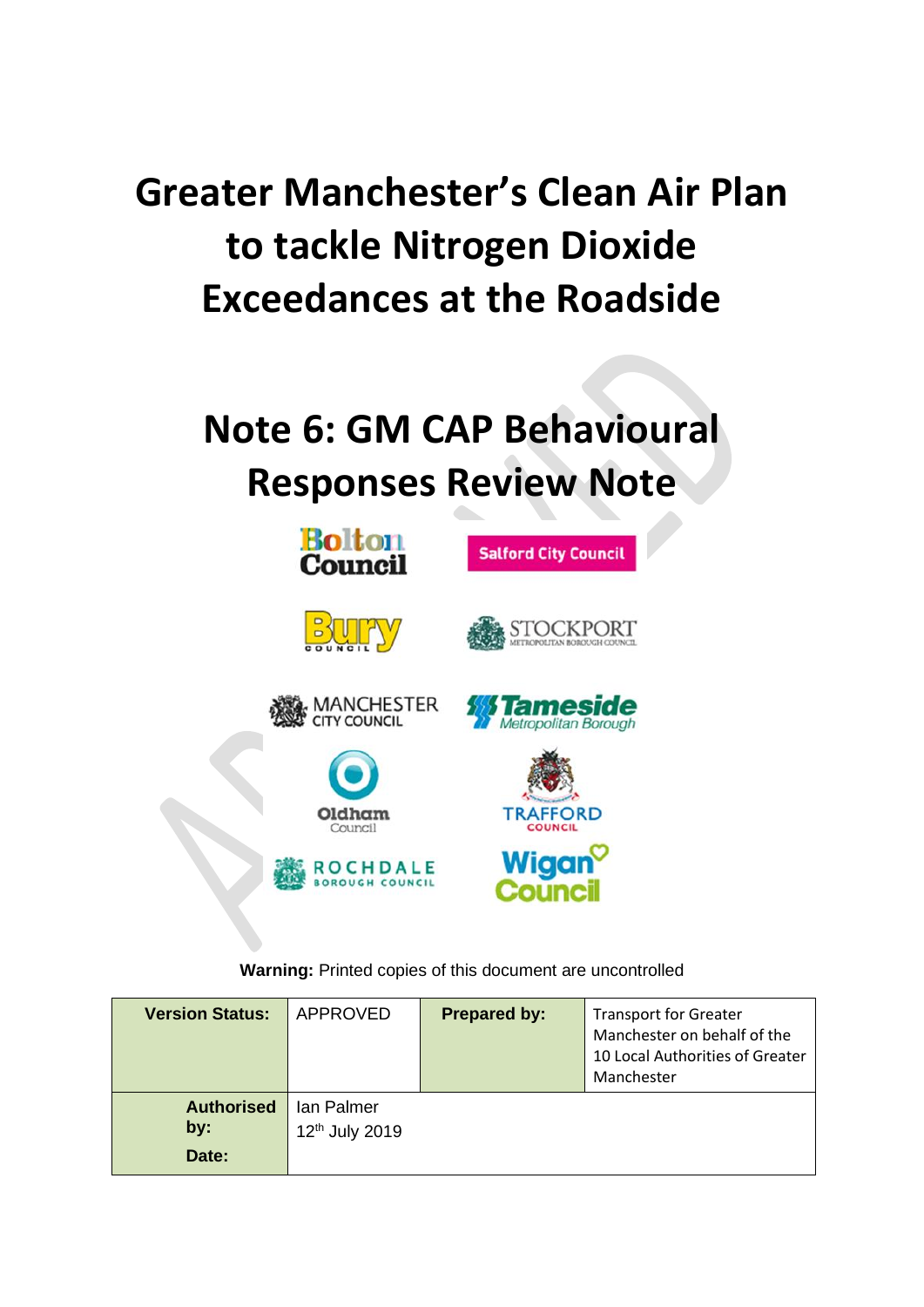### **COVID-19 Pandemic Statement**

This work has not considered the impact of the COVID-19 pandemic. Whilst we are continuing, where possible, to develop the Greater Manchester Clean Air Plan, the pandemic has already had an impact on our ability to keep to the timescales previously indicated and there may be further impacts on timescales as the impact of the pandemic becomes clearer.

We are also mindful of the significant changes that could result from these exceptional times. We know that the transport sector has already been impacted by the pandemic, and government policies to stem its spread. The sector's ability to recover from revenue loss, whilst also being expected to respond to pre-pandemic clean air policy priorities by upgrading to a cleaner fleet, will clearly require further thought and consideration.

The groups most affected by our Clean Air Plan may require different levels of financial assistance than we had anticipated at the time of writing our previous submission to Government.

More broadly, we anticipate that there may be wider traffic and economic impacts that could significantly change the assumptions that sit behind our plans. We have begun to consider the impacts, and have committed to updating the government as the picture becomes clearer over time.

We remain committed to cleaning up Greater Manchester's air. However, given the extraordinary circumstances that will remain for some time, this piece of work remains unfinished until the impact of the COVID-19 pandemic has been fully considered by the Greater Manchester Authorities.

This note contains early work on revised behavioural response estimates which is superseded by later work – see Note 37 and Report T4 for the latest assumptions.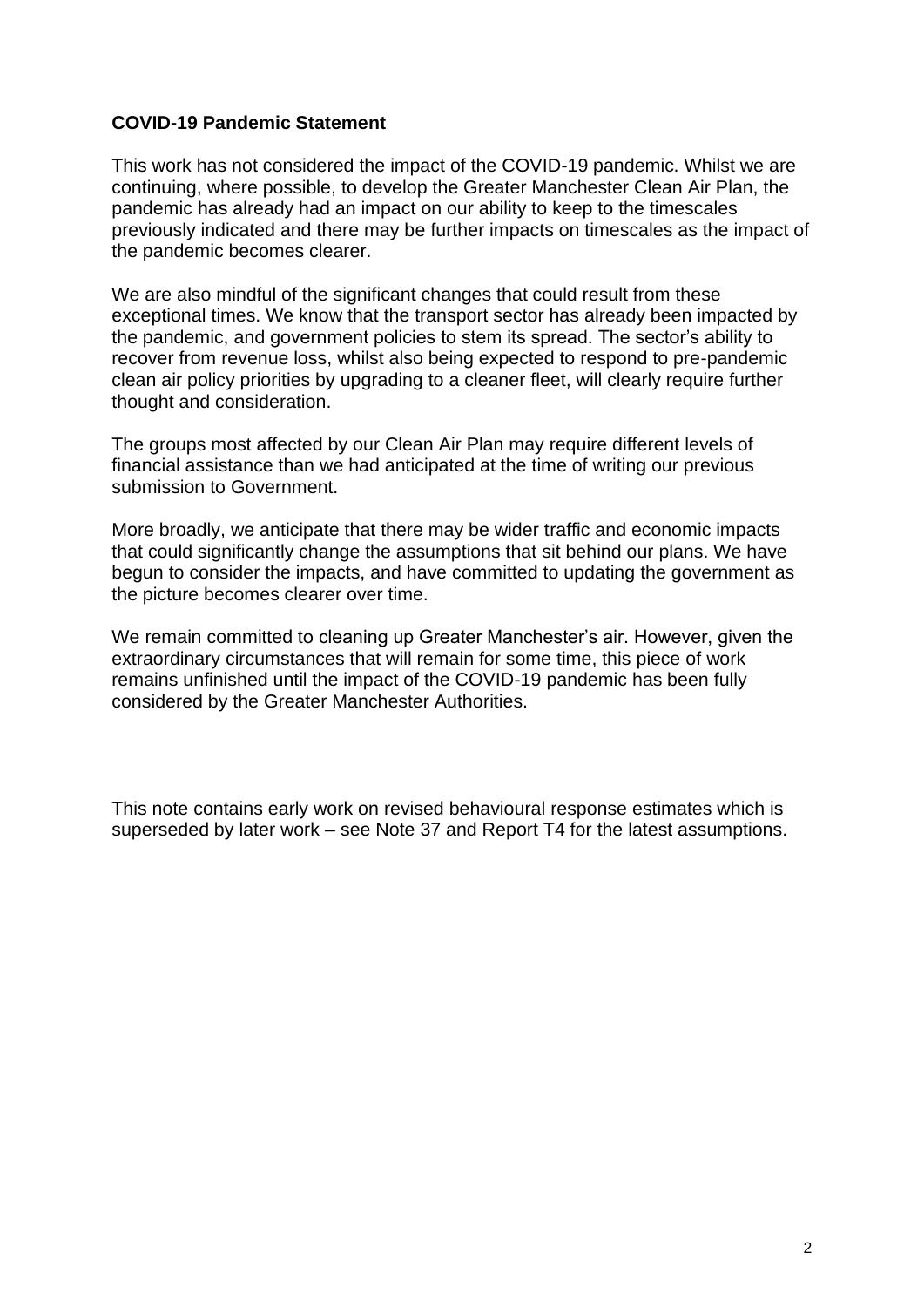#### $\overline{1}$ **Overview**

 $1.1$ This technical note will clarify the data and assumptions that underpin the behavioural response analysis being applied within the GM Clean Air Plan (CAP) project for the outline business case, and including additional data sources that could be incorporated as part of ongoing refinement of the CAP assumptions to inform the Full Business Case.

#### $2<sup>1</sup>$ **Behaviour Response Assumptions**

#### $2.1$ London Ultra Low Emission Zone

- $2.1.1$ Earlier versions of the Greater Manchester behavioural response models were based on data from the London Ultra Low Emission Zone (ULEZ) in accordance with JAQU guidance at the time. At the request of JAQU, later versions (Summer 2018 onwards) were changed to rely on data from the Bristol Clean Air Plan, as this was believed to be more applicable.
- $2.1.2$ Details of the London ULEZ scheme are discussed in Section 3.4.
- $2.2$ Bristol Clean Air Plan
- $2.2.1$ Data from a web-based stated preference (SP) survey that was carried out to support the Bristol CAP was found to be more comparable to GM demographics in terms of income, employment, car availability and method of travel to work, and so the GM behavioural responses were rebuilt upon this data.
- $2.2.2$ The Clean Air Zone (CAZ) proposed as part of the Bristol plan shared the same general format as the GM CAZ, requiring at least a Euro IV petrol engine or Euro VI diesel engine in order to be exempt from charges within the specified area.
- $2.2.3$ The Bristol survey targeted drivers of noncompliant vehicles, and comprised two exercises;
	- The first investigating the participants possible behaviour if a charge had been in place on their last journey in the proposed CAZ, and
	- The second designed to find out if the respondent would continue to use their noncompliant vehicle if a CAZ were implemented, or if they would upgrade to a cleaner one to avoid charges.
- $2.2.4$ The results of this survey were sense-checked, factored to account for the influence of trip frequency on respondents' behaviour, and weighted by trip purpose and fuel type in order to better fit the profile of the area. The statistical models produced through logistic regression methods were segmented by income, frequency and distance between home origin and the CAZ boundary.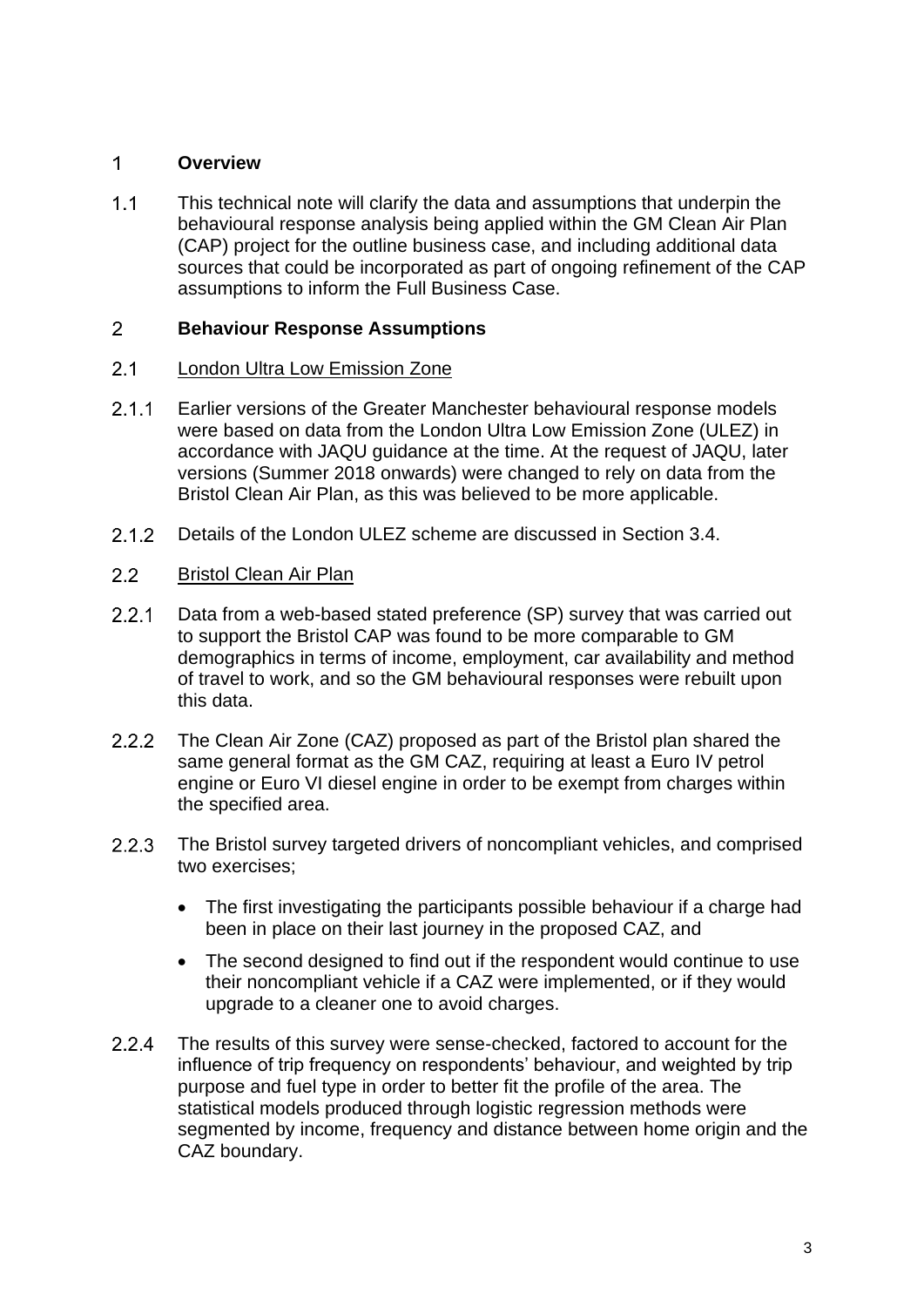#### $2.3$ Greater Manchester Clean Air Plan

- $2.3.1$ The data from the two exercises in the Bristol survey was combined and used as the basis for the GM models. Similar methods were used to assess the behaviour responses, with some adjustments to the assumptions and weighting.
	- The 'Change Route' and 'Change Destination' options were removed in all cases, as destination choice was not being tested, and re-routing opportunities are assumed to be captured within the GM SATURN model.
	- ANPR data was used to tailor the proportions of compliant and noncompliant vehicles of each type across different parts of Greater Manchester to estimate compliant and non- compliant vehicle composition.
	- The Bristol survey separated the responses by income, whereas the Manchester responses were classified by vehicle type, covering cars, LGVs, HGVS and Taxis, with the aggregated responses for each mode being weighted by income. Since the Bristol survey data does not make a distinction between vehicle types, and only surveyed car and LGV drivers, additional assumptions have been made for each mode and these are detailed below.
	- The responses for car drivers were modelled using a combination of two methods, although private cars are not now intended to be charged under the proposed GM CAP. The proportion of drivers willing to pay the charge was modelled using trip cost elasticities that were calculated using GM SATURN average trip costs, fit to the weighted SP response data corresponding to a £7.50 charge. The proportion of drivers that would not pay the charge was then divided between the various options according to the weighted SP data alone.
	- As the Bristol survey combined LGV and Car responses, LGV-specific responses were estimated by reweighting the SP data to account for the fact that LGVs are used for both business and personal trips, and each will have a difference response to the charging. Two additional factors were also considered to better define the LGV class; a higher upgrade cost to reflect the fact that vans tend to be more expensive than cars, and the 'Change Mode' response was removed for business trips by weighting in line with WebTAG guidance for business/non-business usage proportions. This response was still permitted for the non-business proportion of LGV responses.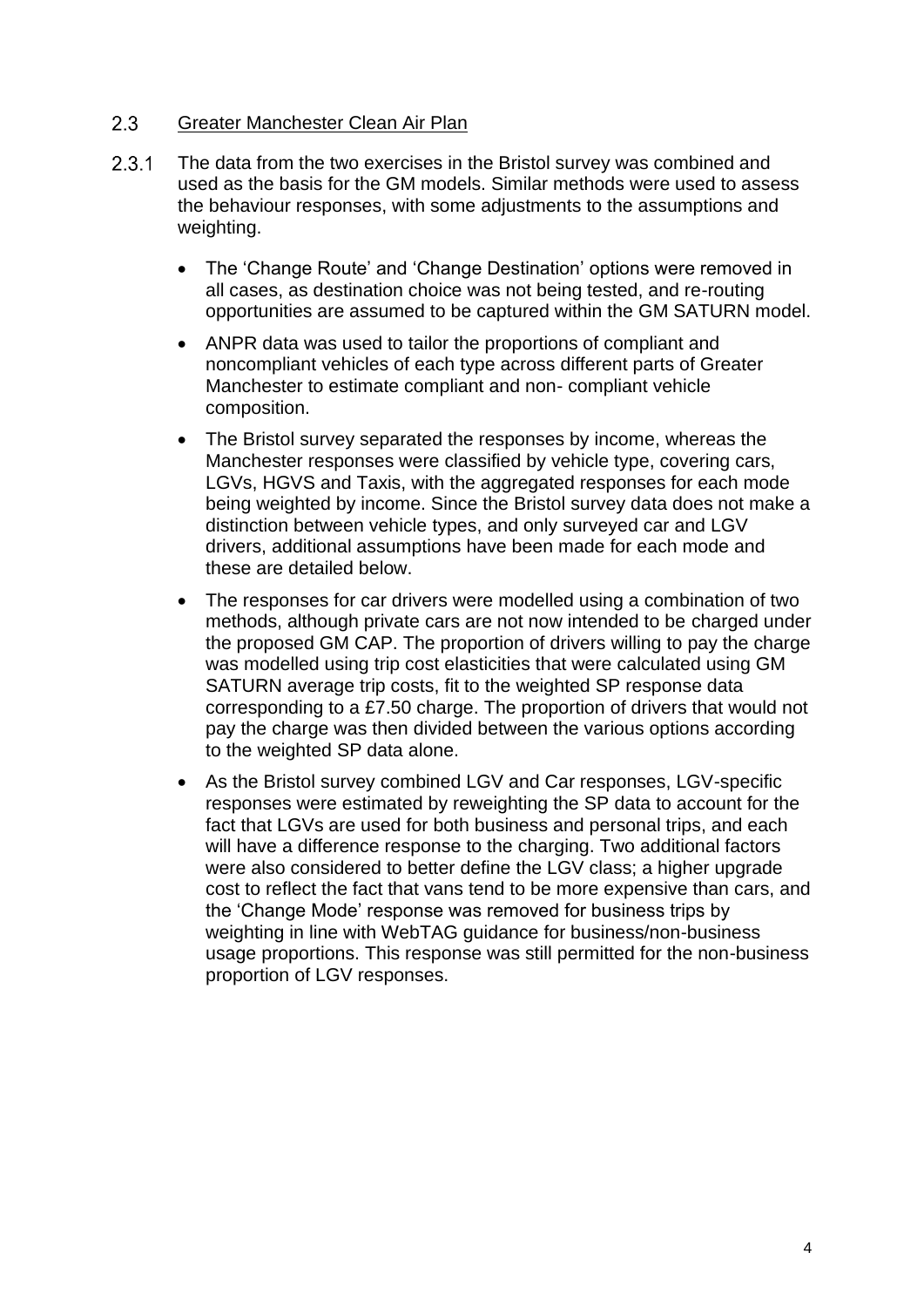- Taxi responses were estimated in two distinct categories: Hackney carriages and Private Hire Vehicles (PHVs). PHVs were considered in a similar fashion to the LGV responses, as they were assumed to share the same characteristics in terms of business and personal use, as well as increased upgrade cost due to the fact that taxis are larger than the average car, and typically have little to no re-sale value due to high mileage. Again, the 'Change Mode' response was removed for business related use; the WebTAG evidence on the purpose of LGVs was assumed to be applicable in the absence of a more relevant source. Hackney carriages were considered separately through the option assessment process and the response was modelled as a percentage upgrade for non-compliant vehicles, independent of charge.
- HGV responses were not included in the Bristol survey, so have been calculated using other sources. A combination of JAQU guidance (based on London Ultra-Low Emissions Zone SP data) and VTPI<sup>1</sup> research was used, alongside average HGV trip costs and times from SATURN.

#### 3 **Comparable Clean Air Plans**

- $3.1$ There are a number of comparable Clean Air Plans in the planning stages or already in place across the UK and Europe which could be used to strengthen and support the behaviour response evidence for the GM CAZ.
- $3.2$ Most of the UK evidenced schemes below are study proposals similar to the GM CAP. The exception being the current London ULEZ, which replaced the T(toxicity)-charge in April 2019, but is proposed for expansion in October 2021. The European cities referenced all have schemes which are currently operating.
- $3.3$ UK
- $3.3.1$ All the UK schemes discussed in this section follow the same format as the proposed GM CAZ, whereby drivers of noncompliant vehicles must pay a charge to access the specified zone.
- London Ultra Low Emission Zone  $34$
- $3.4.1$ The London ULEZ SP study took the form of two stated preference surveys; the first aimed at drivers of non-compliant cars, small vans, LGVs and HGVs, and the second aimed at operators of LGV or HGV fleets. The survey recorded a range of demographic markers about the owner and their vehicle(s), the frequency and purpose of their travel within the ULEZ, and presented two stated preference exercises similar to those used in the Bristol CAP survey described in Section 2.2. The surveys gathered a total of 1,263 responses, with 1,197 deemed suitable for use in the statistical model calibration.

<sup>1</sup> VTPI – Victoria Transport Policy Institute (Research Organisation), Web link: https://www.vtpi.org/elasticities.pdf Date downloaded: 25/06/19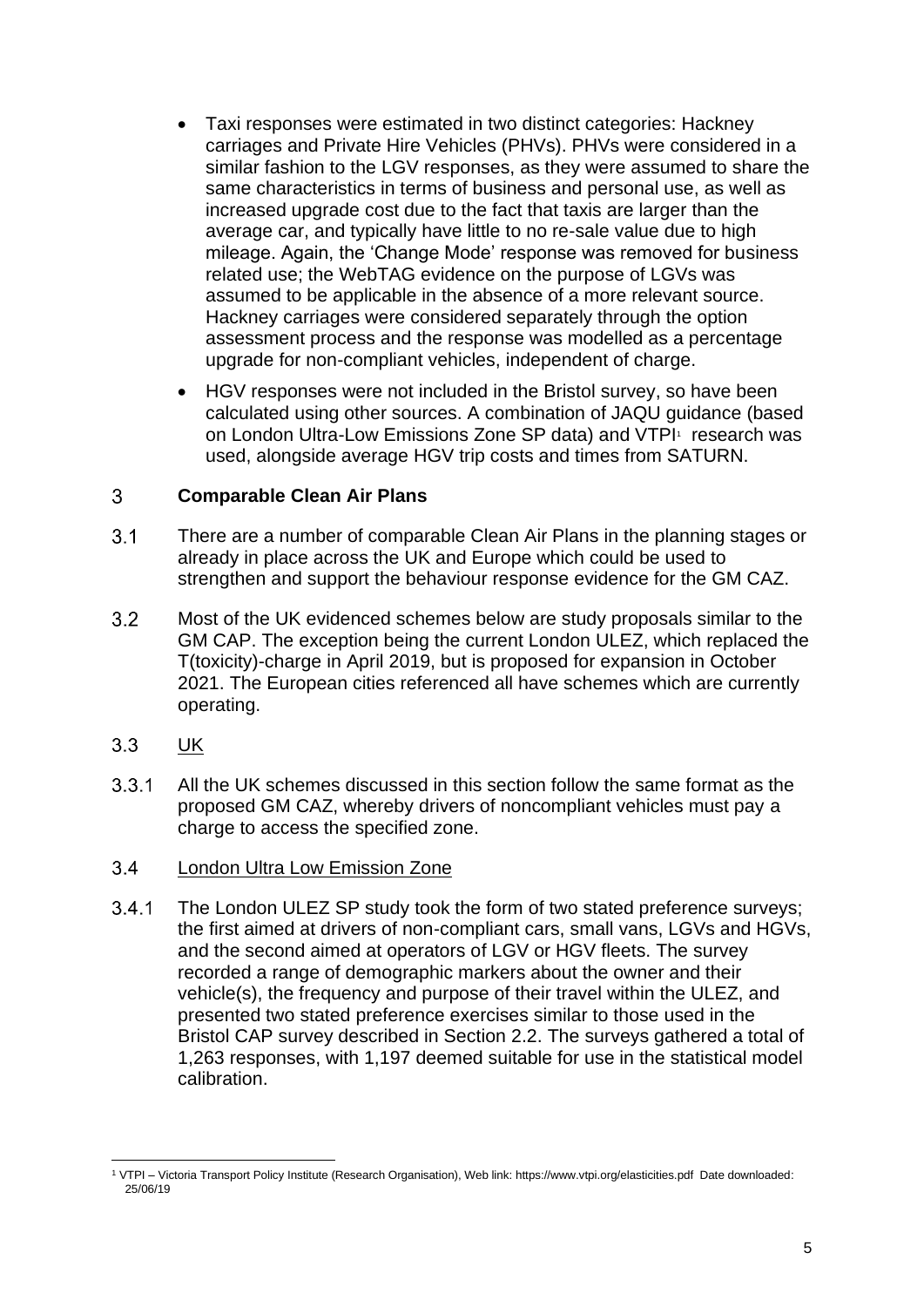$3.4.2$ The statistical models were produced in a similar manner to the Bristol survey, described in Section 2.2, although in this case the data was segmented not only by income, frequency and home origin, but also by journey purpose. Frequency, purpose and income segmentations were also used on the subset of home origins that lay within the Greater London area.

#### $3.5$ Sheffield and Rotherham Clean Air Zone

- $3.5.1$ A number of qualitative focus groups and stated intention surveys were undertaken by SYSTRA in Sheffield and Rotherham, aimed at drivers of private cars, PHVs, LGVs and black cabs. The quantitative surveys offered a range of potential responses to four CAZ charge levels between £5 - £20, as well as categorising the frequency of travel in central Sheffield or central Rotherham, where the scheme is expected to cover. The response proportions were calculated from the survey results of 512 respondents, consisting of 311 private car drivers, 101 LGV drivers, and 50 each of black cab and PHV drivers.
- $3.5.2$ This study kept the results segmented by these vehicle types, and also gave particular consideration to geographic variations in frequency, making the distinction between internal (local trips), external (long distance 'through' trips) and cross-boundary trips.

#### $3.6$ Bath Clean Air Plan

 $3.6.1$ In addition to the Bristol survey, Jacobs performed a second survey using the same methodology to support the Bath Clean Air Plan OBC. Both surveys are based off the London Ultra Low Emission Zone (ULEZ) SP survey format.

#### $3.7$ Birmingham Clean Air Zone

 $3.7.1$ SP surveys carried out for the London ULEZ were analysed and interpreted as part of the Birmingham CAP proposals development. The data was reweighted for Birmingham demographics in terms of trip frequency, income levels and upgrade costs. In addition, a consultation carried out by Birmingham City Council provided some insight into short-term behaviour responses, although no statistical estimation was included in this.

#### $3.8$ Bradford Clean Air Zone

 $3.8.1$ In support of the Bradford Clean Air Zone two surveys were performed; the first designed for drivers of private cars and LGVs registered to an individual, and the second designed for business owners of LGVs and HGVs. The surveys gathered personal and vehicle demographic data, as well as information regarding vehicle replacement plans, frequency of access to the CAZ and journey purpose. This was followed by two stated intention questions describing scenarios in which various charges were either already in place on the respondent's last journey, or were to be implemented in 2022.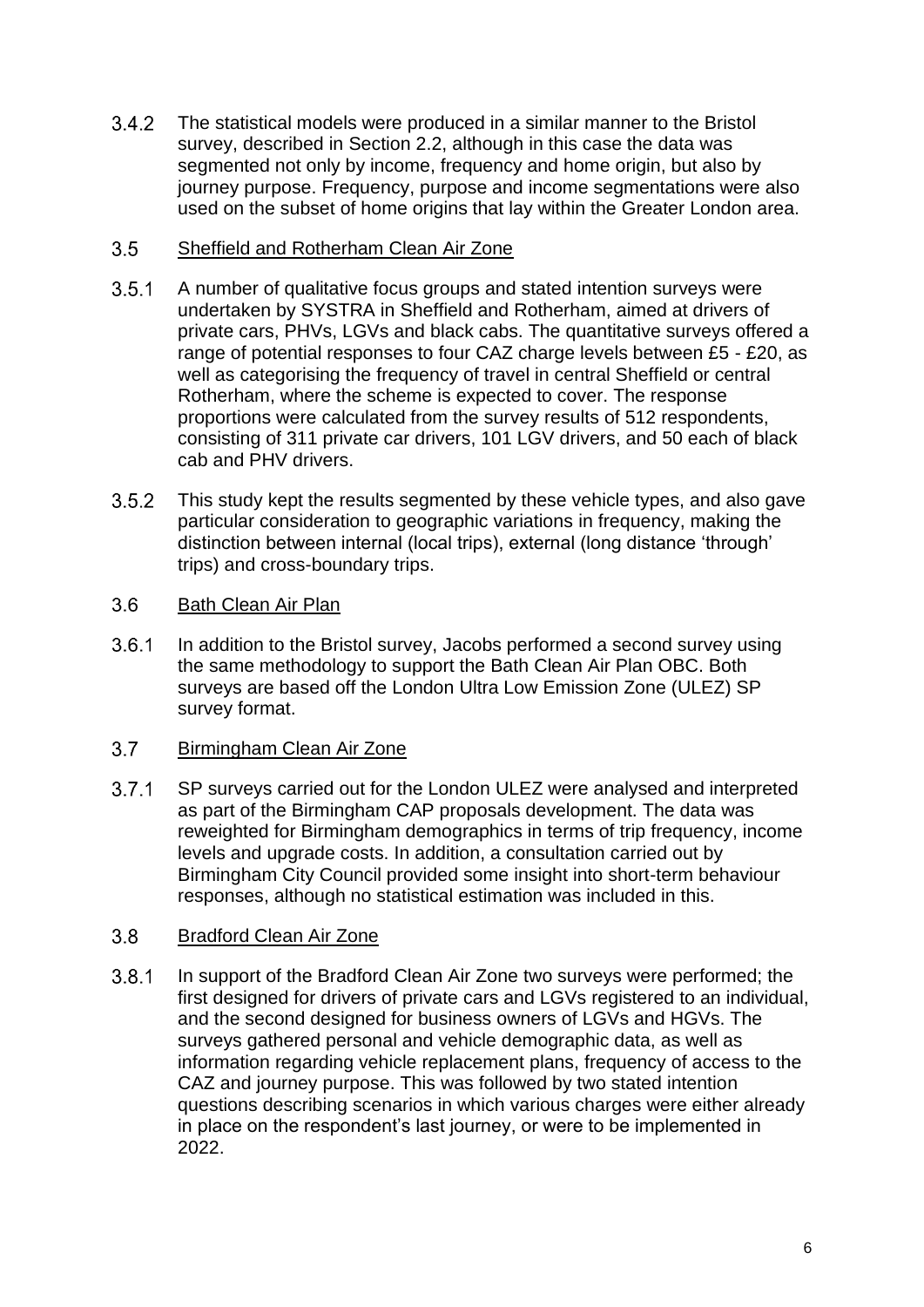#### $3.9$ Europe

- $3.9.1$ There are a number of Clean Air Plans in effect across Europe, although the majority of them use a system of restricted access instead of the modebased charge proposed in the Greater Manchester plan. These types of schemes are of limited use in informing the GM CAP, as the behaviour responses are not directly comparable.
- $3.10$ Milan Area C
- 3.10.1 There are several concurrent low emission zones and environmental regulations in effect in Milan, with the 'Area C' component being the most relevant to the GM CAZ. In addition to restricting access based on engine type, there is also a charge in place for all permitted vehicles, with reduced costs for residents and some types of business trips. Currently, only electric and hybrid vehicles are exempt from any charge, although hybrid vehicles will be subject to normal charges from October 2019.
- 3.10.2 Vehicles entering Area C have been monitored continually since the schemes inception in January 2012, and a full dataset (including Euro engine classifications) is available through the City of Milan website<sup>2</sup>.
- $3.11$ Berlin
- 3.11.1 Berlin, alongside other German cities including Cologne and Leipzig, operates on a national vehicle classification system. Only vehicles meeting the Class 4 standard (Diesel Euro IV or petrol Euro I) can travel in these zones.
- $3.12$ **Stockholm**
- 3.12.1 There are two key components to the Stockholm clean air plan. Firstly, there is a Low Emission Zone in place that only permits access to Euro VI vehicles, as well as Euro V vehicles and HGVs that have been registered recently. The second component is a variable congestion charge that is enforced throughout the day (0630 – 1830), with peak times demanding higher charges. This affects all vehicles regardless of emissions.

<sup>2</sup> https://areac.amat-mi.it/it/areac/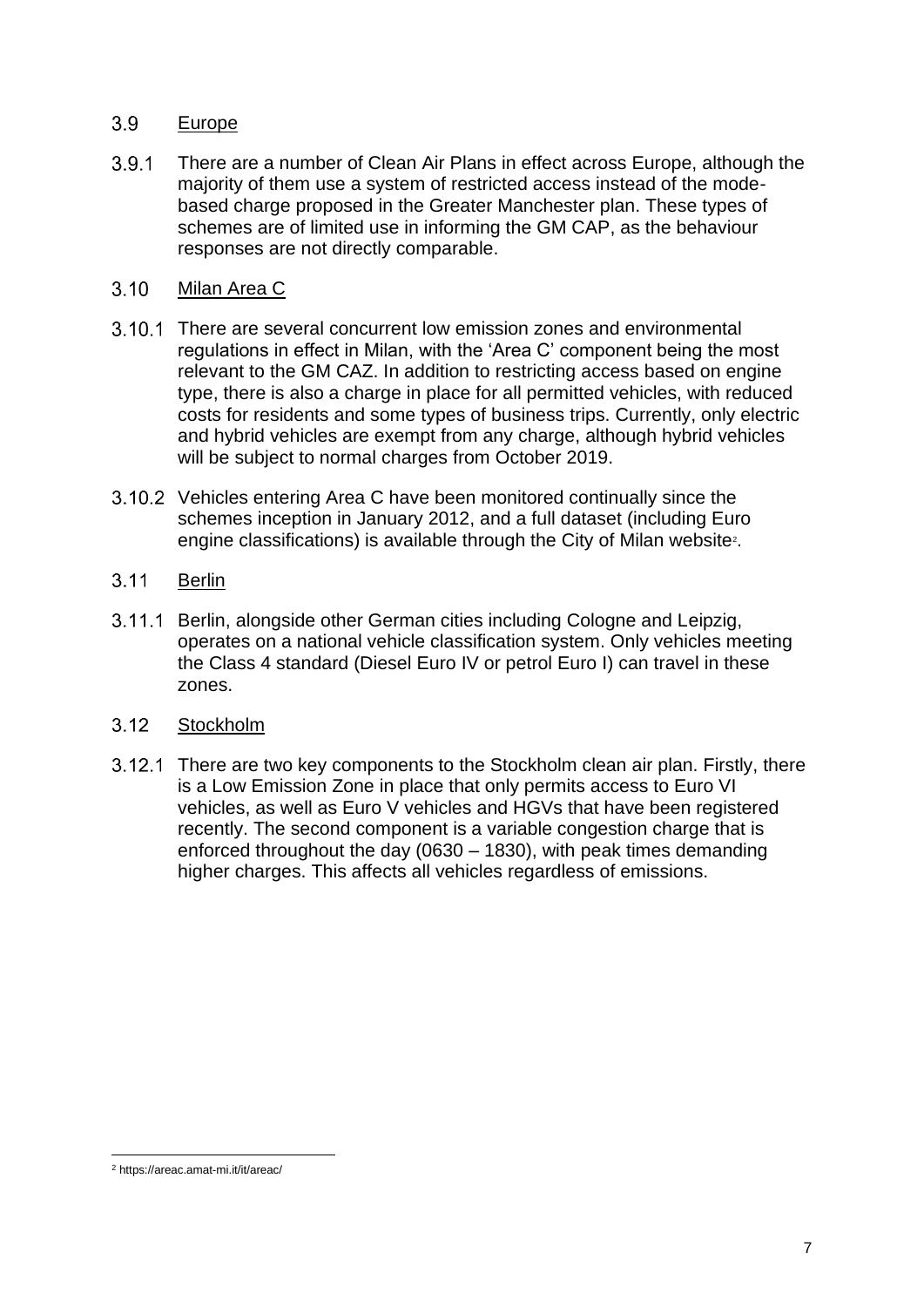#### $3.13$ Supporting the Greater Manchester Clean Air Plan

- 3.13.1 The Sheffield study shows the most potential in further informing GM CAP. All four of the vehicle types considered in this study are assessed separately, and show distinct behaviour profiles. This can provide data to support the GM response models, particularly for LGVs and taxis, although the data pertaining to cars is inferior to the data from the Bristol survey in terms of both sample size and as it is only based on stated intention survey methods rather than stated preference. In addition, there are several other caveats concerning the applicability of the Sheffield responses, as set out below.
- 3.13.2 The exact scale of the Sheffield and Rotherham CAZ is not currently known, although the survey considered a situation in which only the city centres were included. As such, the scope of the scheme presented to the respondents is significantly smaller than the region-wide GM CAZ. The availability of different response options could vary significantly between the two schemes as a result, and this must be kept in mind when applying these response proportions to the GM demographics without further investigation. One particular consideration is that the size of the GM CAZ means drivers within the zone will see the vast majority of their trips affected, and therefore responses for high-frequency trips are most appropriate. The Sheffield response data aligns with the GM modelling in this respect, as a highfrequency trip profile was applied to taxis (and other vehicle types showed no significant variation in responses).
- 3.13.3 In contrast to the range of charges considered in the GM and Bristol CAP research, the Sheffield survey only assessed responses relating to £5, £10 and £20 charges for all vehicles, as well as a fourth option with a £10 charge and a subsidy for electric vehicles. Despite this limitation, interpolation between these data points could still provide a more robust response model than is currently in place, particularly for taxis, which are currently based on limited assumptions. It is also worth noting that the data indicates that there are diminishing returns on the effectiveness of the CAZ charge in terms of motivating vehicle upgrade. When faced with these high charges, there is a significant proportion of drivers that will neither upgrade nor pay the charge, and hence will be driven away from conducting business in the area (Tables A1 and A2).
- 3.13.4 The Bath and Birmingham studies are of less use in informing the GM CAP. Both of these, as with the Bristol survey, are based heavily on data from the London ULEZ scheme, meaning that the underlying assumptions will be largely similar to the ones already in use and the majority of adjustments made in these studies will be area-specific and not applicable to Greater Manchester.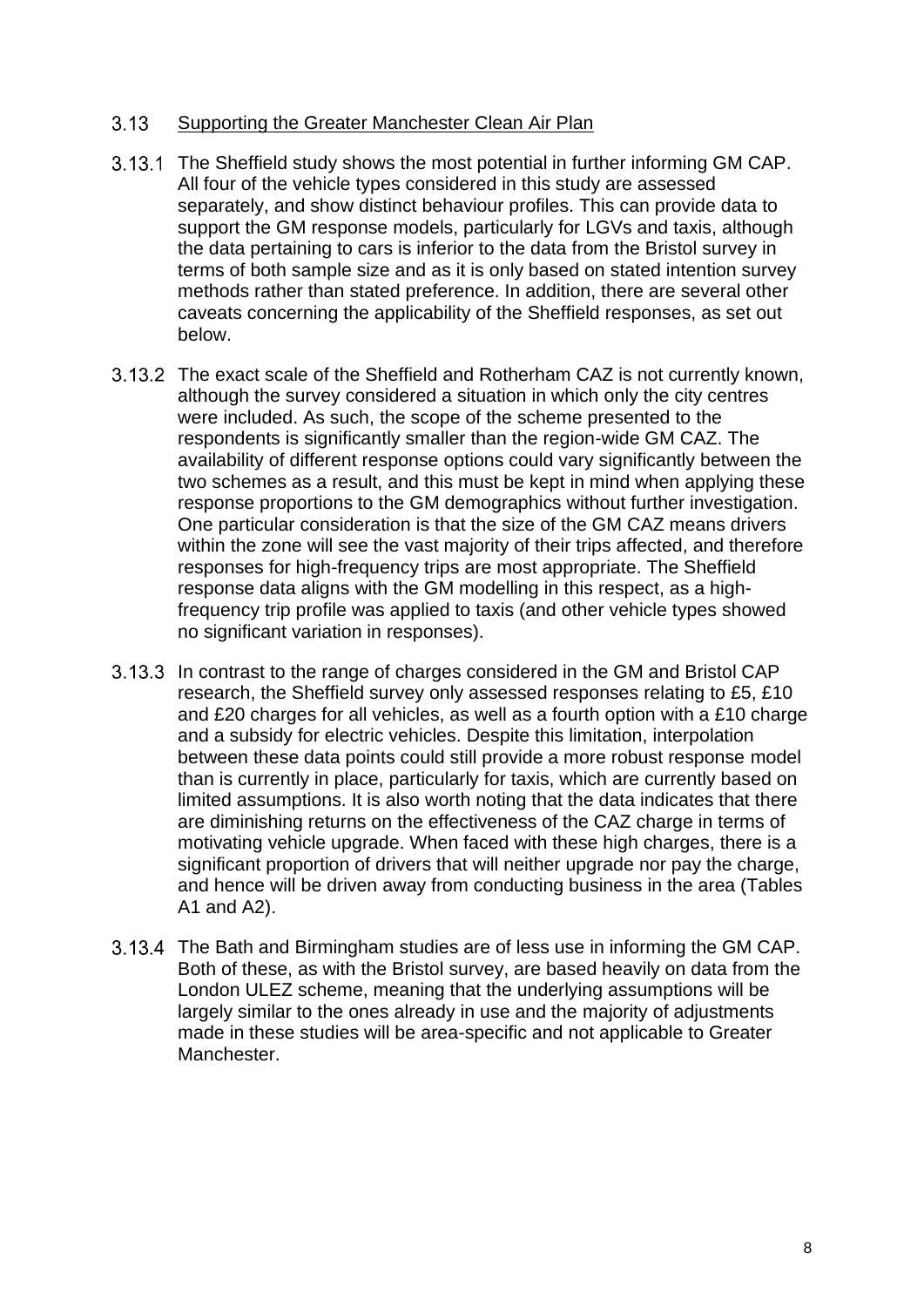- 3.13.5 The Bradford survey does have some useful qualities, most notably the separate treatment of both business and personal LGV usage, which is not considered in either the Sheffield survey or those studies based on the London ULEZ survey. However, Bradford may not be able to provide a totally apt comparison due, in part, to the relatively small size of the citycentre focused scheme in comparison to the regional GM CAP. In addition, the allowed responses in the stated intention questions do not align perfectly with the responses modelled for the GM CAP. In particular, there are no specific options for LGV drivers to switch to cars, or for any business users to stop trading entirely. Furthermore, in the first set of scenarios (based on the respondent's last trip) business users may choose to use a different vehicle in their fleet that does meet compliance standards, but the 2022 scenarios do not specifically allow for this mixed fleet composition option. Considering these drawbacks, results from this survey are likely only suitable for benchmarking the scale of impacts of the scheme, instead of being used to directly inform the GM response models.
- 3.13.6 Of the European Clean Air Zones, the Area C scheme in Milan offers the most appropriate comparison, in that it offers drivers the alternative of paying a charge or upgrading their vehicle, although requiring an electric vehicle is a significantly higher standard than is required in the GM CAP. As such, data from this scheme (if available) could be used as a benchmark for responses a high upgrade cost.
- 3.13.7 Some comparison may also be made to the restricted access style CAZ scheme, such as the Berlin CAZ, by considering the GM CAP charges to be 'fines' for noncompliant vehicles entering the zone. In this respect, the compliance rates observed in these European CAZ schemes could provide an indicator of driver's willingness to accept a 'charge'.
- 3.13.8 The Stockholm system offers a different perspective, providing an incentive for drivers to upgrade their vehicles, as well as encouraging reduced traffic within the city centre, but these two schemes operate independently. The lack of emission-based charges makes comparisons to the GM CAZ inexact, as there is no reduction in trip cost to offset the expense of upgrading. Similar reasoning applies to the Berlin CAZ, where there are no charges in place at all.
- In addition to the usage of any supporting data, the GM-specific assumptions that have been made to tailor the weighting of the data must be robust. The two most notable considerations are:
	- The diversity of income within the GM area must be taken from a sufficiently large sample in order to capture distinct minorities, such as very wealthy drivers who, all else equal, will be less sensitive to charging.
	- The analysis of trip frequency must be based on a sufficiently long period of data gathering in order to give a fair understanding of low-frequency trips. The Sheffield survey demonstrated distinctly different responses for trips with a frequency of less than once per month (see Tables A3 and A4), which, by definition, would require at least a month of data.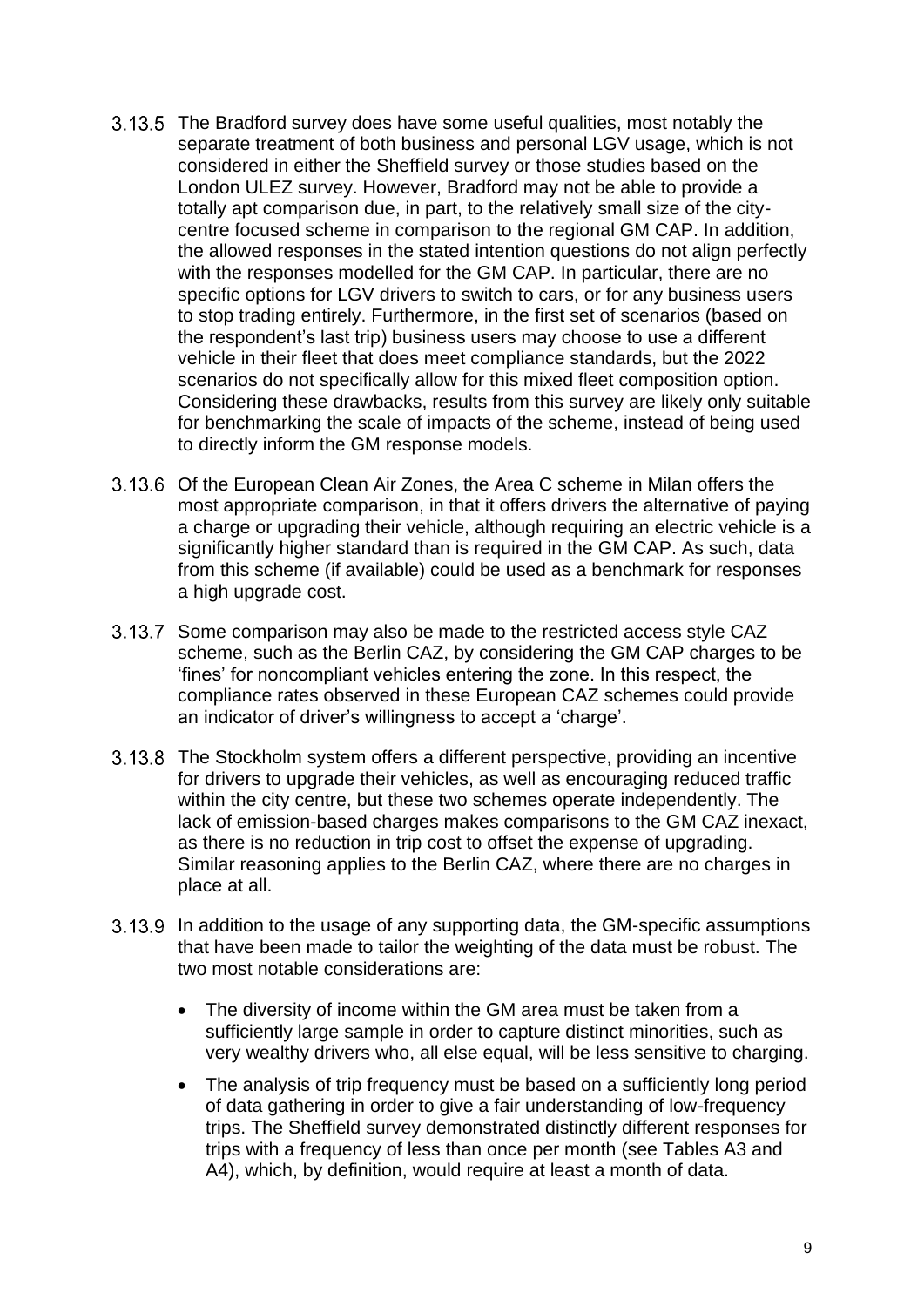# **A.1 Sheffield and Rotherham CAZ Behavioural Research Modelling Note Tables**

|                     |           | Use same            |                           | Change to a         |                       | Change to<br>an     |                  |              |  |
|---------------------|-----------|---------------------|---------------------------|---------------------|-----------------------|---------------------|------------------|--------------|--|
|                     |           | vehicle as<br>now & |                           | petrol-<br>based    | Change to a<br>Euro 6 | electric<br>vehicle | Work/drive<br>to |              |  |
|                     |           | pay the<br>charge   | <b>Convert</b><br>vehicle | vehicle and         | diesel vehicle<br>and | and avoid<br>the    | different        | Leave        |  |
|                     | Scenario  | every day           | to run on<br><b>LPG</b>   | avoid the<br>charge | avoid the<br>charge   | charge              | town/city        | trade/retire |  |
|                     |           |                     |                           |                     |                       |                     |                  |              |  |
| <b>PHV</b>          | £5        | 16%                 | 0%                        | 16%                 | 14%                   | 35%                 | 14%              | 5%           |  |
| <b>PHV</b>          | £10       | 5%                  | 0%                        | 12%                 | 12%                   | 45%                 | 19%              | 7%           |  |
| <b>PHV</b>          | $£10+Sub$ | 0%                  | 0%                        | 11%                 | 13%                   | 45%                 | 21%              | 11%          |  |
| <b>PHV</b>          | £20       | 3%                  | 0%                        | 13%                 | 8%                    | 39%                 | 21%              | 16%          |  |
|                     |           |                     |                           |                     |                       |                     |                  |              |  |
| <b>Black</b><br>Cab | £5        | 27%                 | 11%                       | 0%                  | 29%                   | 18%                 | 7%               | 9%           |  |
| <b>Black</b><br>Cab | £10       | 16%                 | 12%                       | 0%                  | 30%                   | 19%                 | 7%               | 16%          |  |
| <b>Black</b><br>Cab | $£10+Sub$ | 18%                 | 9%                        | 0%                  | 27%                   | 20%                 | 7%               | 18%          |  |
| <b>Black</b><br>Cab | £20       | 15%                 | 15%                       | 0%                  | 23%                   | 17%                 | 9%               | 21%          |  |

# **A.1.1 Behavioural Response by Trip Type – Taxis**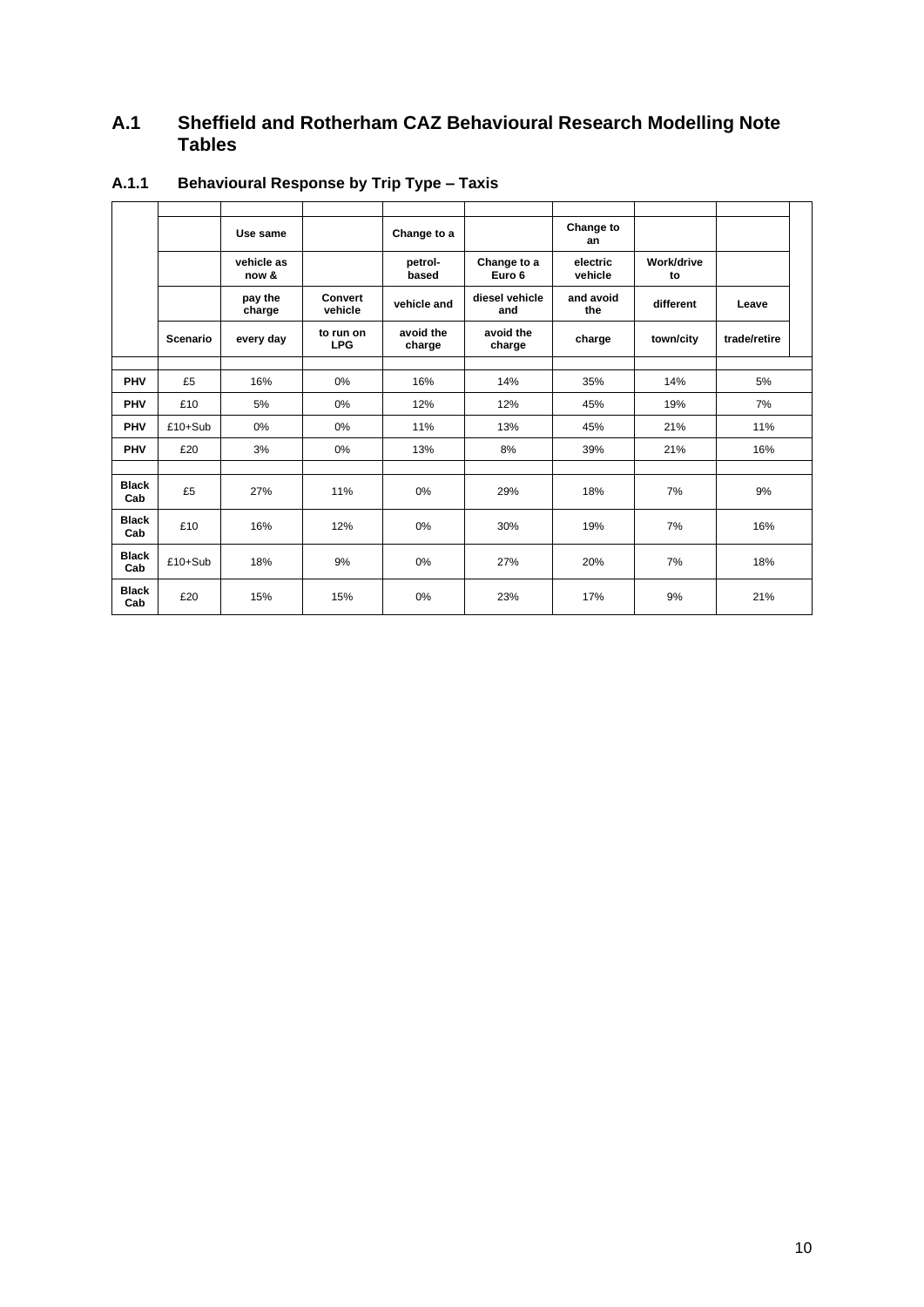|            | <b>Trip Type</b>                   | Scenario | Use same<br>vehicle as<br>now &<br>pay the<br>charge<br>every day | Convert<br>vehicle<br>to run on<br><b>LPG</b> | Change to a<br>petrol-<br>based<br>vehicle and<br>avoid the<br>charge | Change to a<br>Euro 6<br>diesel<br>vehicle and<br>avoid the<br>charge | Change to<br>an<br>electric<br>vehicle<br>and avoid<br>the<br>charge | Work/drive<br>to<br>different<br>town/city |
|------------|------------------------------------|----------|-------------------------------------------------------------------|-----------------------------------------------|-----------------------------------------------------------------------|-----------------------------------------------------------------------|----------------------------------------------------------------------|--------------------------------------------|
| LGV        | Internal - Internal                | £5       | 1%<br>51%<br>9%<br>15%                                            |                                               | 5%                                                                    | 19%                                                                   |                                                                      |                                            |
| LGV        | <b>External - External</b>         | £5       | 50%                                                               | 10%                                           | <u>1%</u>                                                             | 14%                                                                   | 6%                                                                   | 19%                                        |
| LGV        | Internal<->External                | £5       | 51%                                                               | 9%                                            | <u>1%</u>                                                             | 14%                                                                   | 6%                                                                   | 19%                                        |
| <b>LGV</b> | Link by link (all<br>site average) | £5       | 51%                                                               | <u>9%</u>                                     | <u>1%</u>                                                             | <u>14%</u>                                                            | <u>5%</u>                                                            | <b>19%</b>                                 |
| LGV        | Internal - Internal                | £10      | 43%                                                               | 4%                                            | 0%                                                                    | 18%                                                                   | 6%                                                                   | 29%                                        |
| LGV        | <b>External - External</b>         | £10      | 43%                                                               | 5%                                            | 0%                                                                    | 16%                                                                   | 6%                                                                   | 29%                                        |
| <b>LGV</b> | Internal<->External                | £10      | 43%                                                               | 5%                                            | $0\%$                                                                 | 17%                                                                   | 6%                                                                   | 29%                                        |
| LGV        | Link by link (all<br>site average) | £10      | 43%                                                               | 5%                                            | 0%                                                                    | <u>17%</u>                                                            | 6%                                                                   | 29%                                        |
| LGV        | Internal - Internal                | £10+Sub  | 38%                                                               | 8%                                            | 0%                                                                    | 12%                                                                   | 18%                                                                  | 24%                                        |
| LGV        | <b>External - External</b>         | £10+Sub  | 37%                                                               | 9%                                            | 0%                                                                    | 12%                                                                   | 17%                                                                  | 25%                                        |
| LGV        | Internal<->External                | £10+Sub  | 37%                                                               | 8%                                            | 0%                                                                    | <u>12%</u>                                                            | <b>17%</b>                                                           | <u> 25%</u>                                |
| LGV        | Link by link (all<br>site average) | )£10+Sub | 38%                                                               | 8%                                            | 0%                                                                    | 12%                                                                   | <b>18%</b>                                                           | 25%                                        |
| LGV        | Internal - Internal                | £20      | 31%                                                               | 4%                                            | 0%                                                                    | 17%                                                                   | 3%                                                                   | 45%                                        |
| LGV        | <b>External - External</b>         | £20      | 32%                                                               | 5%                                            | 0%                                                                    | <u>15%</u>                                                            | <u>4%</u>                                                            | 44%                                        |
| LGV        | Internal<->External                | £20      | 31%                                                               | <u>4%</u>                                     | <u>0%</u>                                                             | <u>16%</u>                                                            | <u>4%</u>                                                            | <u>45%</u>                                 |
| LGV        | Link by link (all<br>site average) | £20      | 31%                                                               | 4%                                            | 0%                                                                    | 16%                                                                   | 3%                                                                   | 45%                                        |

# **A.2 Behavioural Response by Trip Type – LGVs**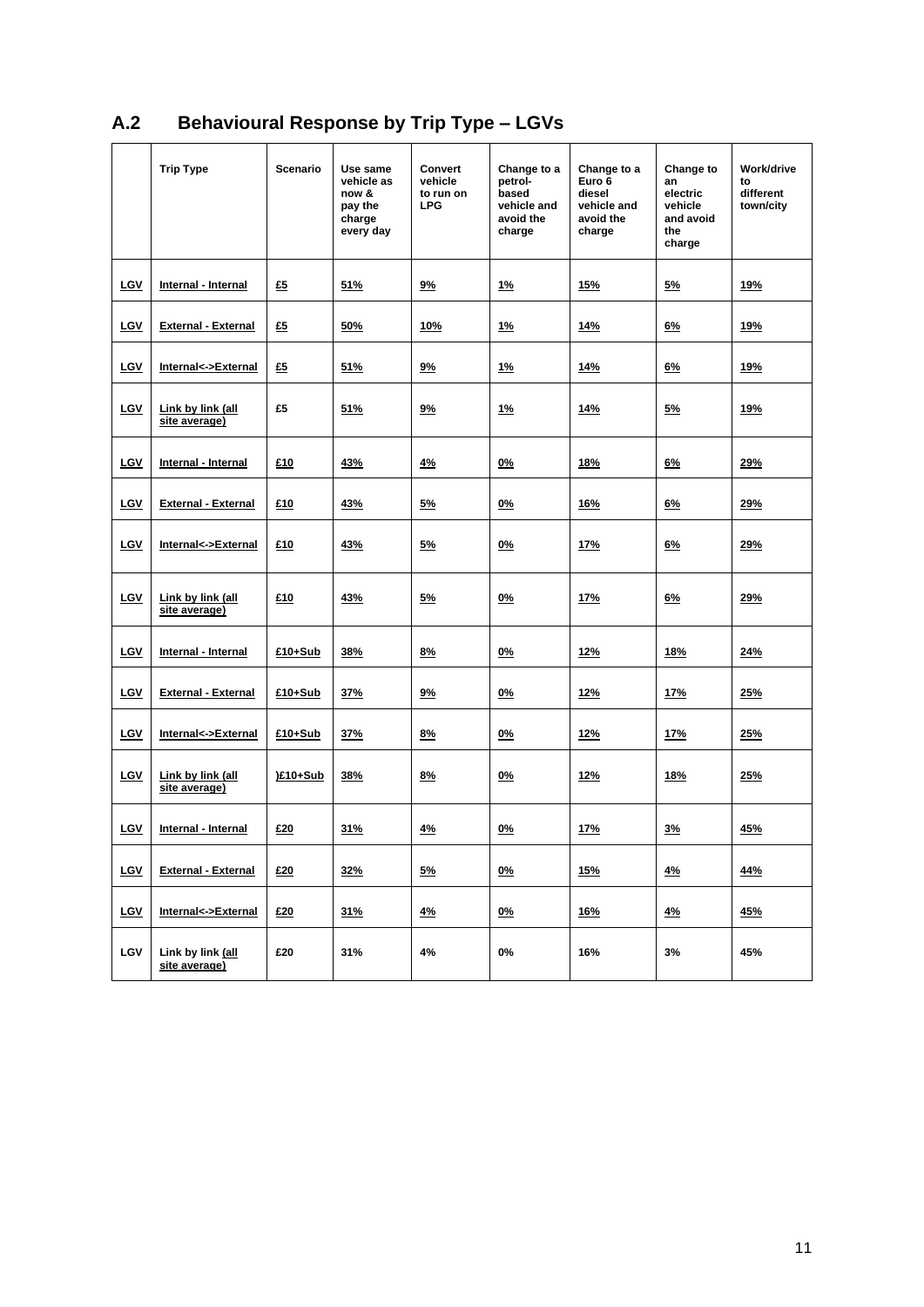## **A.3 Distribution of Annual Fleet (by vehicle type and trip frequency) – all ANPR Clusters Combined**

**A.3.1 This table shows the trip frequency distribution of the total fleet of vehicles observed throughout the year.**

| <b>Trip</b><br>Frequency     | <b>BUSES &amp;</b><br><b>COACHES</b> | <b>CARS</b><br>Ordinary | <b>CARS</b><br><b>Special</b> | GOODS -<br><b>HEAVY</b><br>(ARTIC) | GOODS -<br><b>HEAVY</b><br>(RIGID) | GOODS -<br><b>LIGHT</b> | All<br><b>Vehicles</b> |
|------------------------------|--------------------------------------|-------------------------|-------------------------------|------------------------------------|------------------------------------|-------------------------|------------------------|
| Low (<1 per<br>month)        | 63%                                  | 74%                     | 32%                           | 87%                                | 77%                                | 76%                     | 74%                    |
| $LM$ (<1 per<br>week)        | 22%                                  | 20%                     | 25%                           | 11%                                | 18%                                | 19%                     | 19%                    |
| MH $(1 < x <$<br>2 per week) | 8%                                   | 4%                      | 18%                           | 1%                                 | 3%                                 | 4%                      | 4%                     |
| High (>2 per<br>week)        | 7%                                   | 3%                      | 25%                           | 1%                                 | 2%                                 | 2%                      | 3%                     |

## **A.4 Distribution of Daily Fleet (by vehicle type and trip frequency) – all ANPR Clusters Combined**

**A.4.1** This table considers the frequency profile of the traffic on a given day, generated by multiplying the annual trip frequency from Table A3 by the likelihood that the vehicle will be seen on a particular day. This gives a significantly higher weighting to high-frequency vehicles, highlighting the importance of a strong understanding of the trip frequencies of different vehicle types.

| Trip<br>Frequency            | <b>BUSES &amp;</b><br><b>COACHES</b> | <b>CARS</b><br>Ordinary | <b>CARS</b><br><b>Special</b> | GOODS -<br><b>HEAVY</b><br>(ARTIC) | GOODS -<br><b>HEAVY</b><br>(RIGID) | GOODS -<br><b>LIGHT</b> | All<br><b>Vehicles</b> |
|------------------------------|--------------------------------------|-------------------------|-------------------------------|------------------------------------|------------------------------------|-------------------------|------------------------|
| Low $($ 1 per<br>month)      | 7%                                   | 15%                     | 2%                            | 35%                                | 19%                                | 18%                     | 15%                    |
| $LM$ (<1 per<br>week)        | 20%                                  | 33%                     | 10%                           | 36%                                | 36%                                | 37%                     | 33%                    |
| MH $(1 < x <$<br>2 per week) | 23%                                  | 22%                     | 21%                           | 15%                                | 22%                                | 22%                     | 22%                    |
| High (>2 per<br>week)        | 50%                                  | 30%                     | 68%                           | 14%                                | 23%                                | 22%                     | 30%                    |